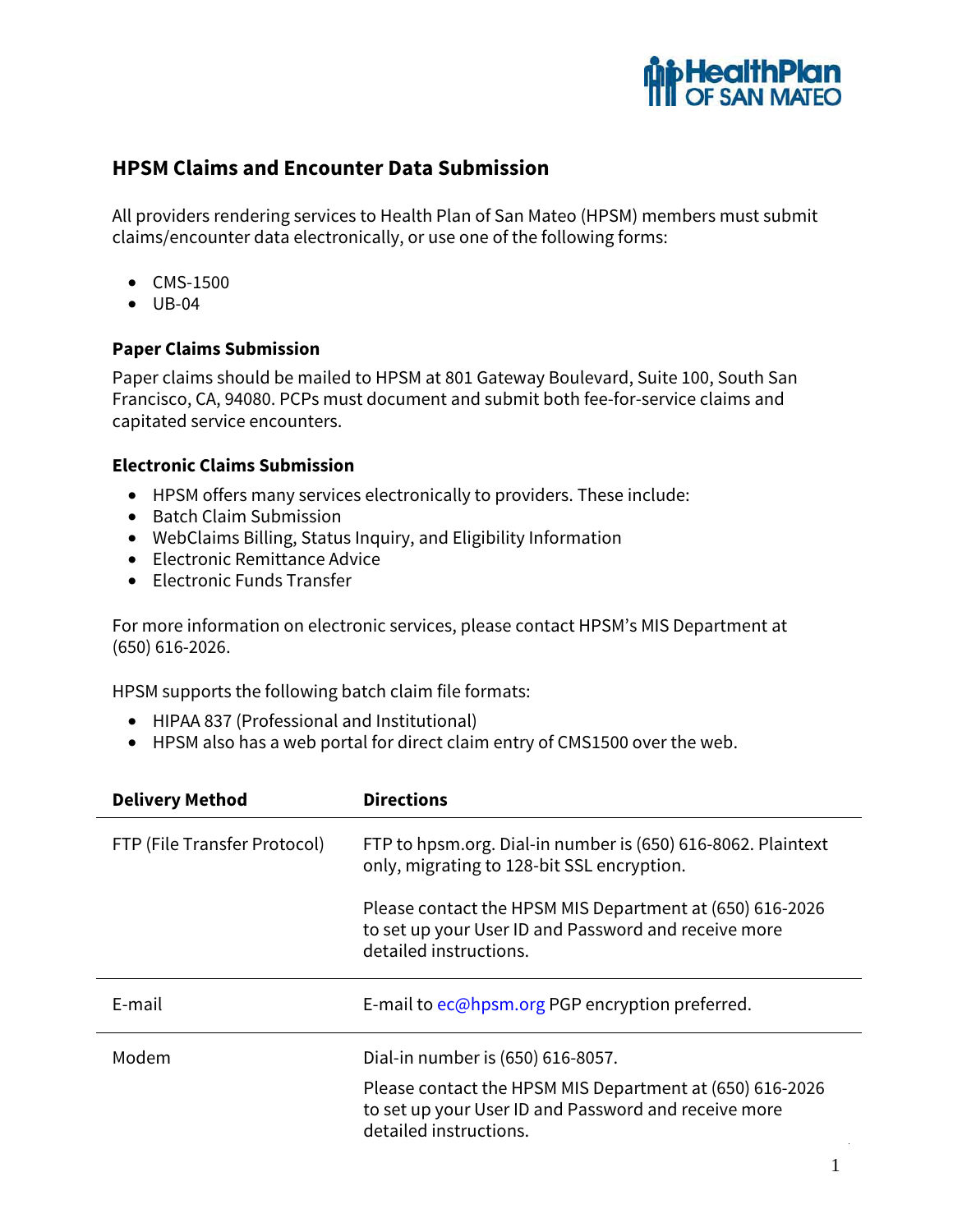

### **WebClaims** CMS-1500 professional claims can be completed and submitted via HPSM's website at www.hpsm.org.

Please contact the HPSM Provider Department to set up your User ID and Password and receive more detailed instructions.

## **Claims Receipt Confirmation**

Electronic claims are acknowledged via e-mail within 2 working days. Paper claims are acknowledged on the EOPs within 15 working days of receipt.

The status of claims, regardless of submission method, can be checked via HPSM's website once a User ID and Password have been established. Please contact the HPSM MIS Department at (650) 616-2026 for assistance.

## **Timelines for Claims Submission**

| <b>Claims Submission from date of service</b> | <b>Reimbursement Policy</b>                               |
|-----------------------------------------------|-----------------------------------------------------------|
| 0-6 months                                    | 100% of approved payment                                  |
| 7-9 months                                    | 75% of approved payment                                   |
| 10-12 months                                  | 50% of approved payment                                   |
| $>1$ year                                     | 0% of approved payment<br>(without written justification) |

## **Member Eligibility**

To check a member's PCP assignment, and verify eligibility, providers should call HPSM's 24 hour Automated Eligibility Verification System (AEVS) at 1-800-696-4776 and follow the automated instructions.

When the member is not assigned a PCP, the eligibility recording will state "Special Member". (Please note: member status may change from month to month, so it is important to verify status for the month that the service was performed).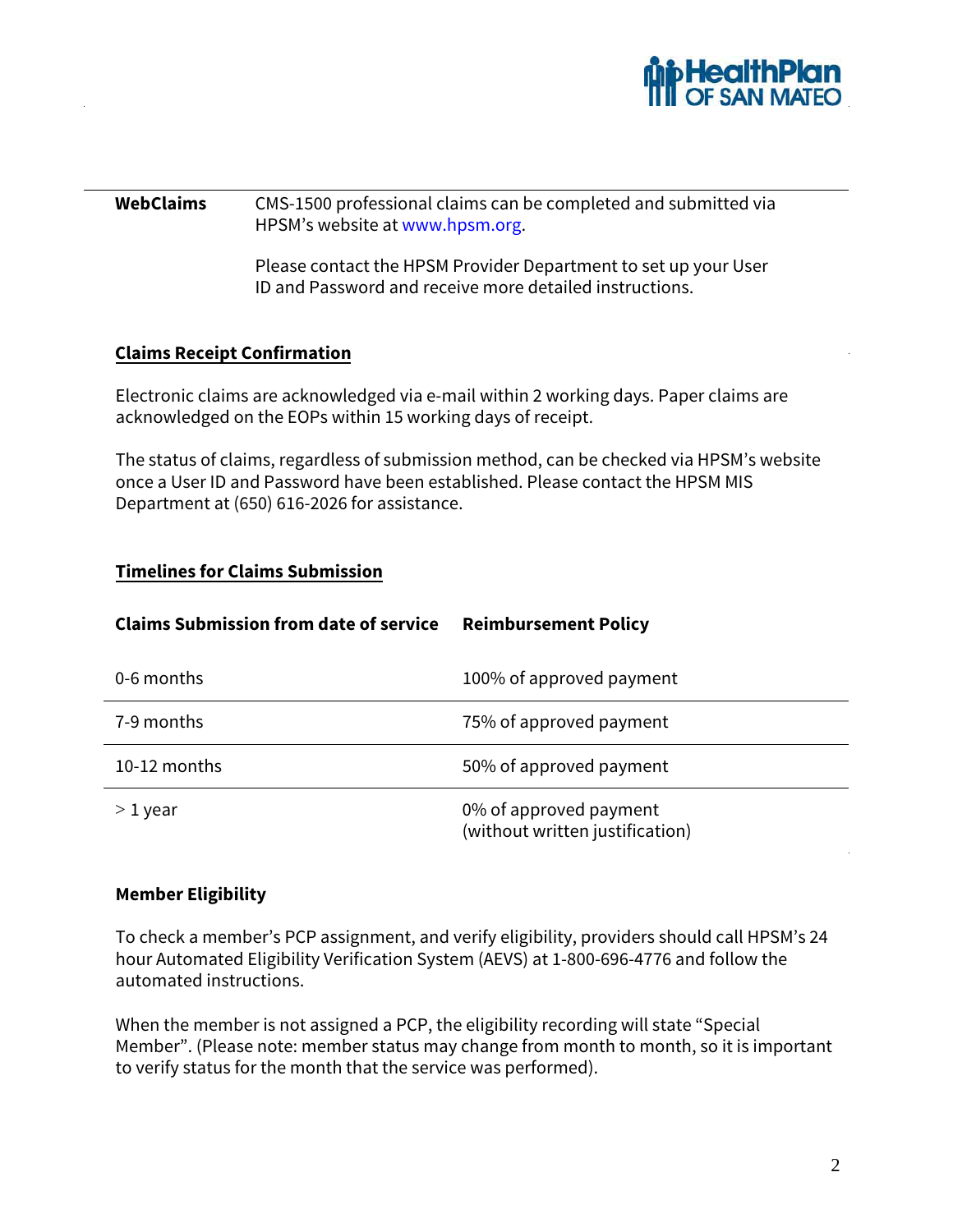

Member eligibility can also be checked via HPSM's website once a User ID and Password have been established. Please contact the HPSM MIS Department at (650) 616-2026 for assistance.

Claims for services provided to members who are later determined to be retroactively eligible with HPSM must be submitted within 60 days of determination of eligibility by the Department of Health Services.

## **Note: In order to avoid a denied claim for late submission, please note in the remarks section the date that Proof of Eligibility (POE) was received by the Provider.**

### **If You Need Assistance**

If you have a question or a problem, you can call HPSM at (650) 616-0050 and ask for a Claims Provider Services Representative or a Provider Services Representative for assistance. However, for specific problems, please remember that you can:

1. **File a CIF (Claims Inquiry Form**) if you want to request an adjustment to an underpaid or overpaid claim, re-submit a denied claim, or trace the status of a claim not recorded on an EOP (Explanation of Payment).

CIFs must be submitted to the Claims Department within 6 months following the date of a payment or denial on an EOP. However, if it is within 6 months of the date of service, you can just re-bill HPSM . You can find more information on CIFs for HPSM here: www.hpsm.org

2. **File a Provider Claims Appeal** if you are dissatisfied with the processing, of a CIF. Provider Claims Appeals must be submitted to the Provider Services Department within 90 days of the CIF determination.

Provider Claims Appeals may also be submitted if a provider misses the 6 month time-frame for submitting a CIF. The Provider Claims Appeal must be submitted within 365 calendar days of the original claim payment or denial. In this case, providers are only entitled to one level of review at the Provider Claims Appeals level.

3. **File a Reconsideration Request** if you are dissatisfied with an Utilization Review decision about RAFs or TARs (Referral Authorization Forms or Treatment Authorization Requests). Reconsiderations must be submitted to the Health Services Department within 60 days of the date of the original adverse determination notice.